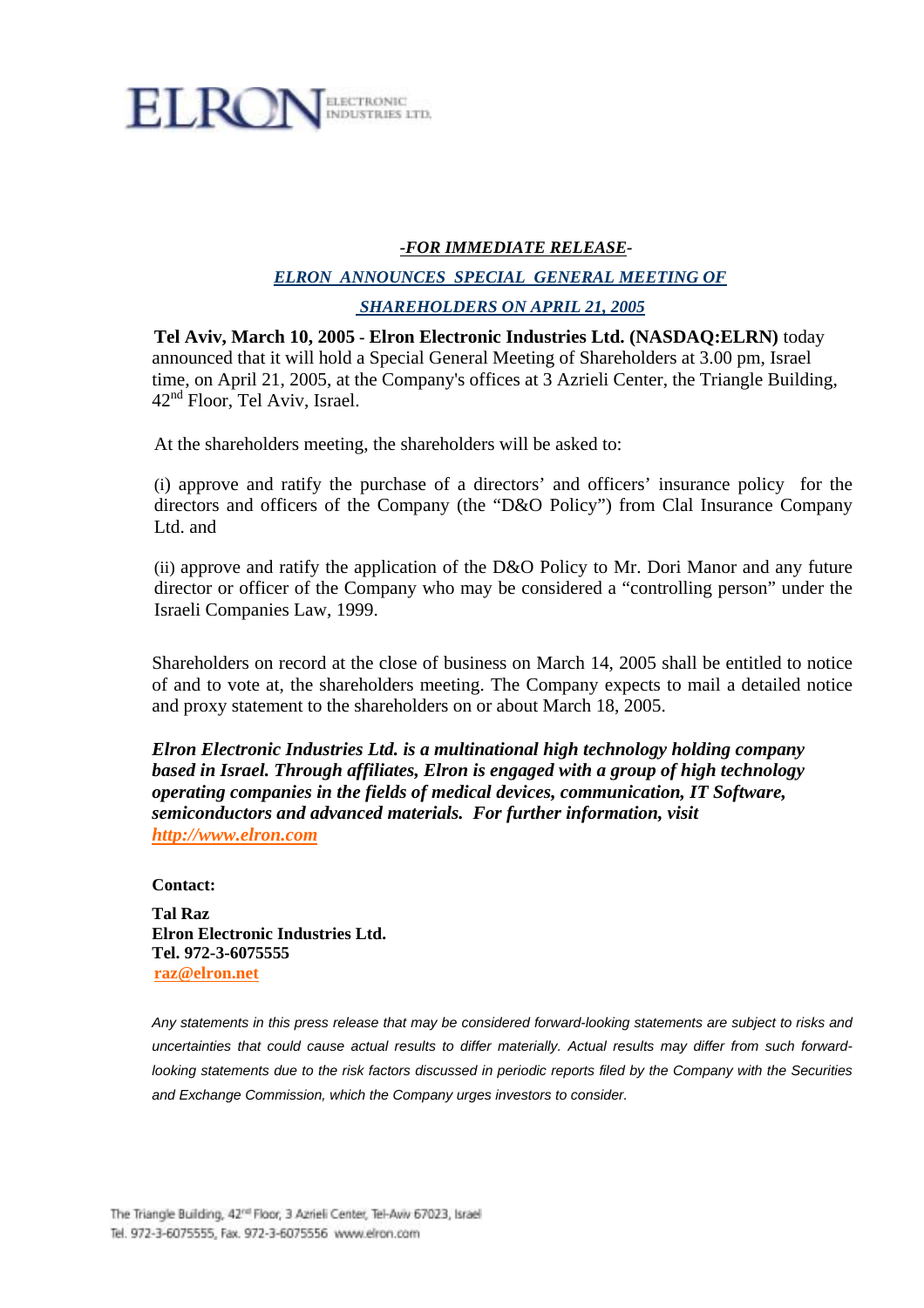

March 16, 2005

Dear Shareholder,

You are cordially invited to attend a Special General Meeting of Shareholders of Elron Electronic Industries Ltd. (the "**Company**") to be held at 3:00 p.m., Israel time, on April 21, 2005, at the Company's offices at 3 Azrieli Center, the Triangle Building, 42<sup>nd</sup> Floor, Tel-Aviv, Israel. At this meeting you will be asked to:

 (i) approve and ratify the purchase of a directors' and officers' insurance policy for the directors and officers of the Company (the "**D&O Policy**") from Clal Insurance Company Ltd. upon the terms and conditions set forth in the accompanying Proxy Statement; and

(ii) approve and ratify the application of the D&O Policy to Mr. Dori Manor and any future director or officer of the Company who may be considered a "controlling person" under the Companies Law, 1999.

For the reasons set forth in the accompanying Proxy Statement, the Board of Directors unanimously recommends that you vote "FOR" the resolutions, specified in the accompanying Proxy Statement.

We look forward to greeting those shareholders present at the meeting personally; however, whether or not you plan to be with us at the meeting, it is important that your shares be represented. Accordingly, you are kindly requested to sign, date and mail the enclosed proxy in the envelope provided, at your earliest convenience, so that the proxy is received at the Company's offices no later than forty-eight hours before the meeting.

Thank you for your cooperation.

Very truly yours,

*Chairman of the Board of Directors* 

## AMI EREL DORON BIRGER

*President & Chief Executive Officer* 

Tel-Aviv, Israel March 16, 2005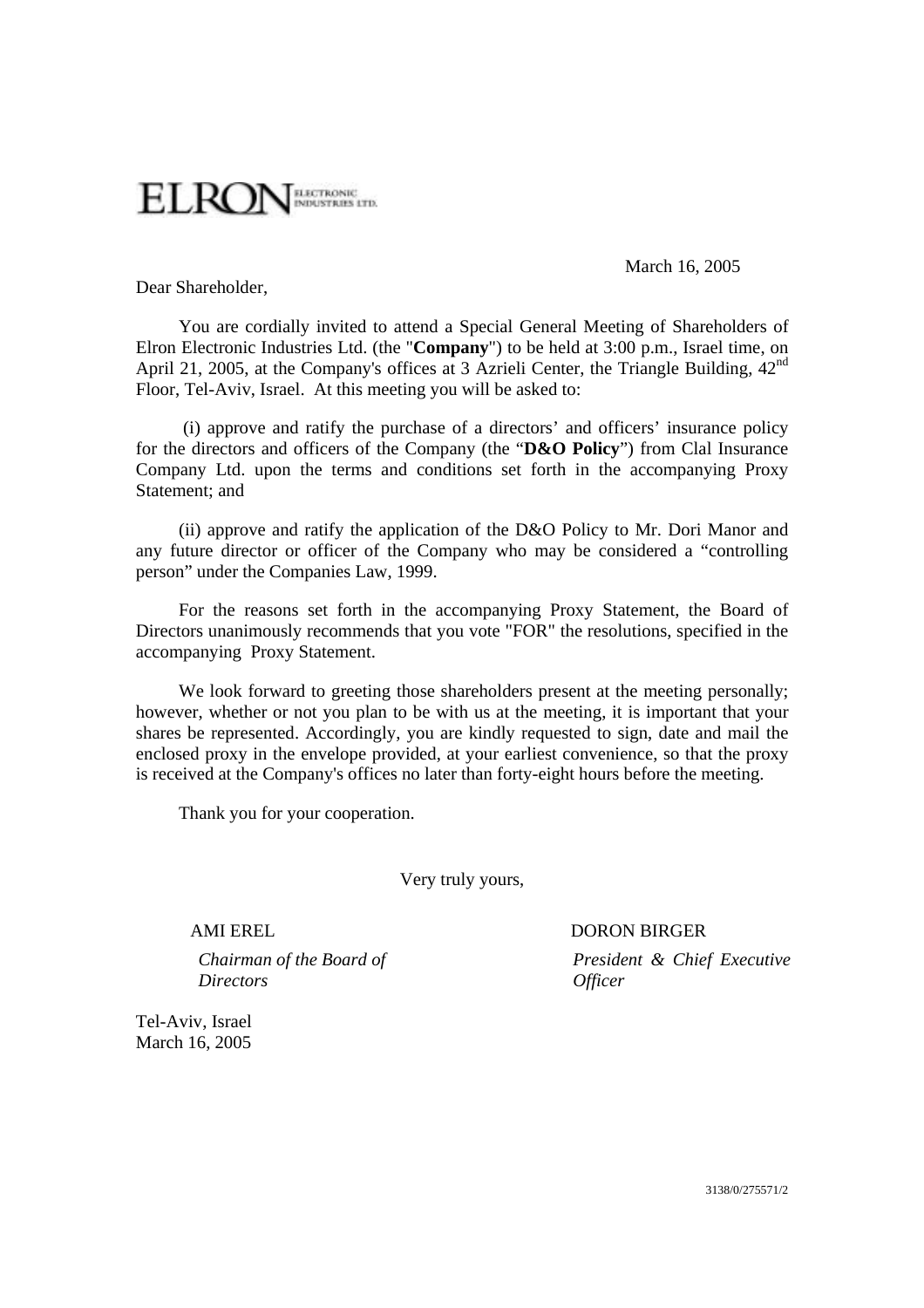### **ELRON ELECTRONIC INDUSTRIES LTD. NOTICE OF A SPECIAL GENERAL MEETING OF SHAREHOLDERS**

Notice is hereby given that a Special General Meeting of Shareholders (the "**Meeting**") of Elron Electronic Industries Ltd. (the "**Company**") will be held at 3:00 p.m., Israel time, on April 21, 2005, at the Company's offices at 3 Azrieli Center, the Triangle Building, 42nd Floor, Tel-Aviv, Israel. At the Meeting, the shareholders will be asked to:

 (i) approve and ratify the purchase of a directors' and officers' insurance policy for the directors and officers of the Company (the "**D&O Policy**") from Clal Insurance Company Ltd. upon the terms and conditions set forth in the accompanying Proxy Statement; and

(ii) approve and ratify the application of the D&O Policy to Mr. Dori Manor and any future director or officer of the Company who may be considered a "controlling person" under the Companies Law, 1999.

Shareholders of record at the close of business on March 14, 2005 are entitled to notice of, and to vote at, the Meeting. All shareholders are cordially invited to attend the Meeting in person.

Shareholders who are unable to attend the Meeting in person are kindly requested to complete, date and sign the enclosed form of proxy and return it promptly in the preaddressed envelope provided. No postage is required if mailed in the United States. The Company must receive proxies at its office by 3:00 p.m., Israel time, on April 19, 2005. Shareholders may revoke their proxies by providing written notice to the Company no later than 48 hours prior to the Meeting. Shareholders who attend the Meeting may revoke their proxies and vote their shares in person.

Joint holders of shares should take note that, pursuant to Article 56 of the Articles of Association of the Company, the vote of the senior of joint holders of any share who tenders a vote, whether in person or by proxy, will be accepted to the exclusion of the vote(s) of the other joint holder(s) of the share, and for this purpose, seniority will be determined by the order in which the names are listed in the Register of Shareholders.

By Order of the Board of Directors,

*Chairman of the Board of Directors* 

# AMI EREL DORON BIRGER

*President & Chief Executive Officer*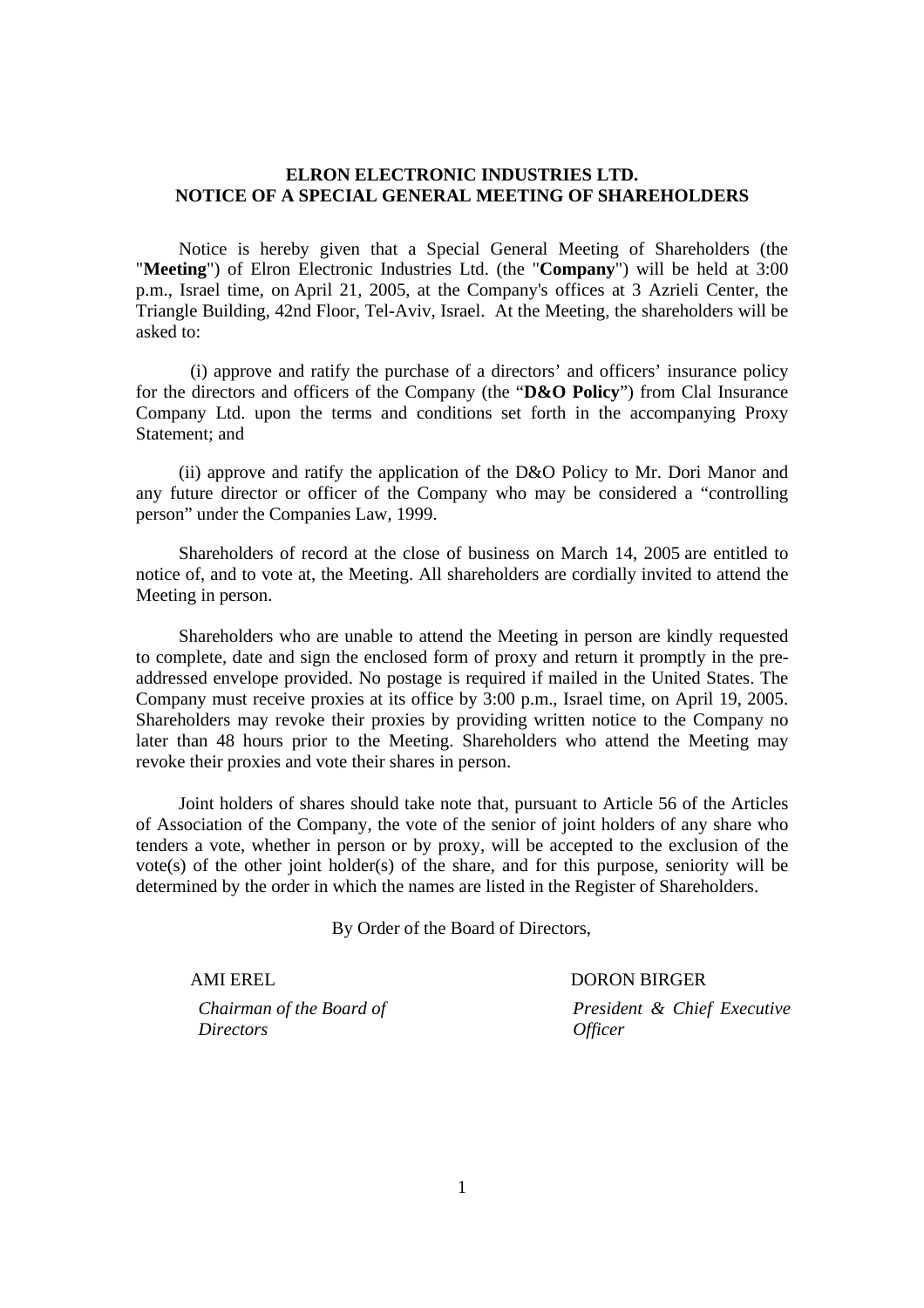#### **ELRON ELECTRONIC INDUSTRIES LTD. 3 Azrieli Center The Triangle Building, 42nd Floor Tel-Aviv, Israel**

#### **PROXY STATEMENT**

This Proxy Statement is furnished to the holders of Ordinary Shares, NIS 0.003 nominal value (the "**Ordinary Shares**"), of Elron Electronic Industries Ltd. (the "**Company**" or "**Elron**") in connection with the solicitation by the Board of Directors of the Company of proxies for use at a Special General Meeting of Shareholders (the "**Meeting**") to be held on April 21, 2005, at 3:00 p.m., Israel time, or at any adjournment thereof, pursuant to the accompanying Notice of Special General Meeting of Shareholders.

It is proposed that at the Meeting, the Shareholders (i) approve and ratify the purchase of a directors' and officers' insurance policy for the directors and officers of the Company from Clal Insurance Company Ltd. upon the terms and conditions set forth in this Proxy Statement; and (ii) approve and ratify the application of the D&O Policy to Mr. Dori Manor and any future director or officer of the Company who may be considered a "controlling person" under the Companies Law, 1999.

The Company is unaware at this time of any other matters that will come before the Meeting. If any other matters properly come before the Meeting, it is the intention of the persons designated as proxies to vote in accordance with their judgment on such matters.

A form of proxy for use at the Meeting and a return envelope for the proxy are enclosed. Shareholders may revoke the authority granted by their execution of proxies at any time before the effective exercise thereof, by filing with the Company a written notice of revocation or a duly executed proxy bearing a later date, or by voting in person at the Meeting. Unless otherwise indicated on the form of proxy, shares represented by any proxy properly executed and received by the Company at least 48 hours prior to the Meeting will be voted in favor of all the matters to be presented at the Meeting, as described above. On all matters considered at the Meeting, abstentions and broker non-votes will not be considered to have been voted. Athough abstentions are taken into account to determine if a quorum is present, broker non-votes are not.

Proxies for use at the Meeting are being solicited by the Board of Directors of the Company. Only shareholders of record at the close of business on March 14, 2005 will be entitled to a notice of and to vote at the Meeting. Proxies are being mailed to shareholders on or about March 18, 2005 and will be solicited chiefly by mail; however, certain officers, directors, employees and agents of the Company, none of whom will receive additional compensation therefor, may solicit proxies by telephone, fax or other personal contact. The Company will bear the cost of the solicitation of proxies, including the cost of preparing, assembling and mailing the proxy material, and will reimburse the reasonable expenses of brokerage firms and others for forwarding material to beneficial owners of Ordinary Shares.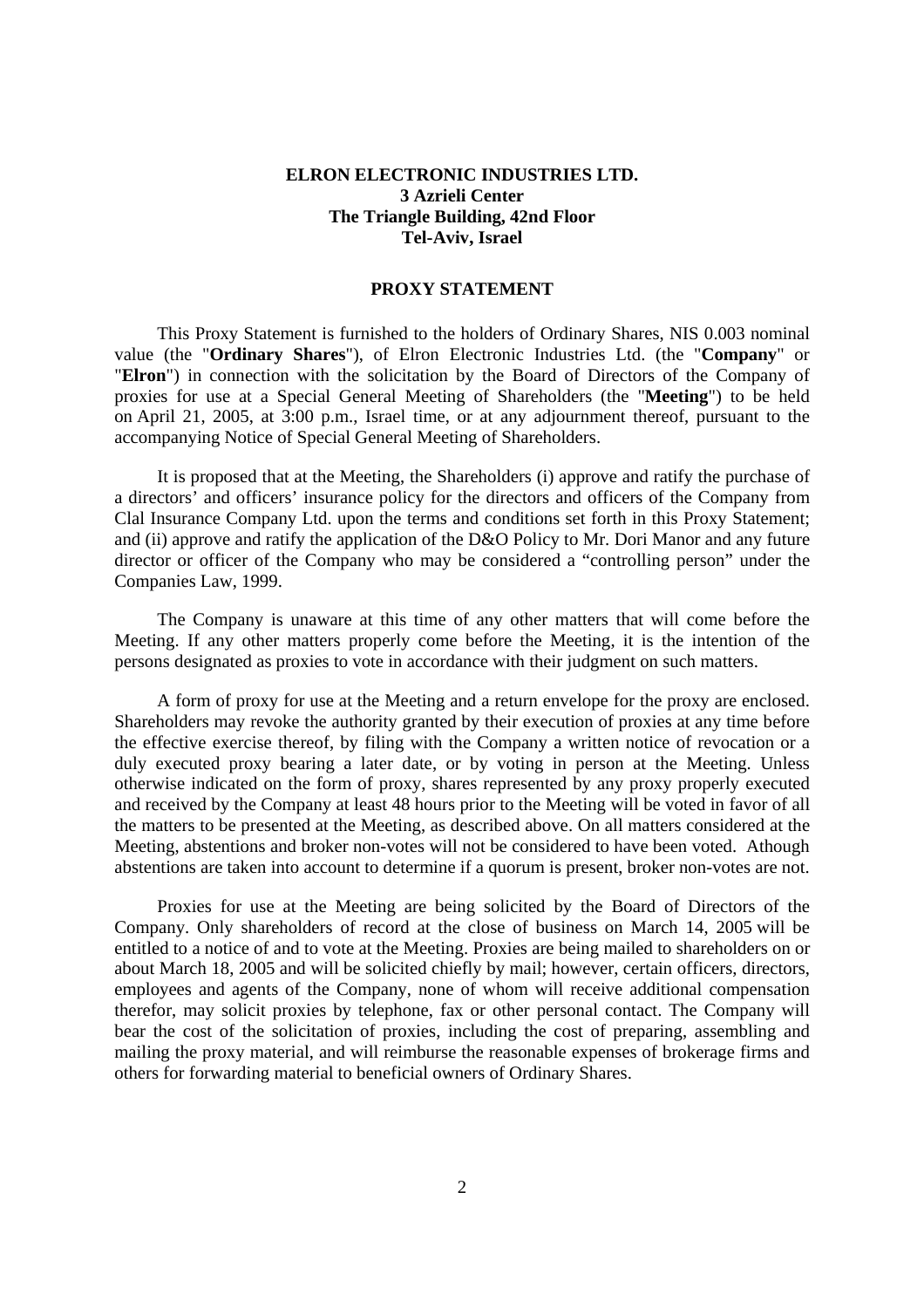On February 24, 2005, the Company had issued and outstanding 29,414,424 Ordinary Shares, each of which is entitled to one vote upon each of the matters to be presented at the Meeting. No less than two shareholders holding one-third of the outstanding Ordinary Shares, present in person or by proxy and entitled to vote, will constitute a quorum at the Special General Meeting.

#### **BENEFICIAL OWNERSHIP OF SECURITIES BY CERTAIN BENEFICIAL OWNERS AND MANAGEMENT**

The following table sets forth, as of February 24, 2005, unless otherwise specified, the number of Ordinary Shares owned by all shareholders known to us to own more than 5% of our Ordinary Shares and by all officers and directors as a group:

| <b>Name and Address</b>                                      | Number of<br><b>Ordinary Shares</b> | <b>Percent of</b><br>Ordinary<br><b>Shares</b> |
|--------------------------------------------------------------|-------------------------------------|------------------------------------------------|
| Discount Investment Corporation Ltd. (1)<br>Tel Aviv, Israel | 13,443,658                          | 45.70%                                         |
| Bank Leumi Group (2)<br>Tel Aviv, Israel                     | 1,761,115                           | 5.99%                                          |
| Bank Hapoalim Group (3)                                      | 1,609,787                           | 5.47%                                          |
| Tel Aviv, Israel                                             |                                     |                                                |
| Clal Insurance Group $(4)^*$<br>Tel Aviv, Israel             | 575,850                             | 1.96%                                          |
| All Officers $\&$ Directors as a group (5)                   | 158,852                             | 0.54%                                          |

\* less than 5%

 (1) IDB Holding Corporation Ltd. ("**IDBH**") is the parent of IDBD, which, in turn, is the parent of DIC and Clal Insurance Enterprise Holdings Ltd. ("**Clal**"). IDBH, IDBD, DIC and Clal are public companies traded on the Tel Aviv Stock Exchange.

 As of February 24, 2005, approximately 51.7% of the outstanding share capital of IDBH was owned by a group comprised of: (i) Ganden Investments I.D.B. Ltd. ("**Ganden Investments**"), a private Israeli company controlled by Nochi Dankner and his sister, Shelly Bergman, which held 31.02% of the equity of and voting power in IDBH; (ii) Manor Investments-IDB Ltd. ("**Manor Investments**"), a private Israeli company controlled by Ruth Manor, which held 10.34% of the equity of and voting power in IDBH; and (iii) Avraham Livnat Investments (2002) Ltd. ("**Livnat Investments**"), a private Israeli company controlled by Avraham Livnat, which held 10.34% of the equity of and voting power in IDBH. Ganden Investments, Manor Investments and Livnat Investments, owning in the aggregate approximately 51.7% of the equity of and voting power in IDBH, entered into a Shareholders Agreement relating, among other things, to their joint control of IDBH, the term of which is until May 19, 2023.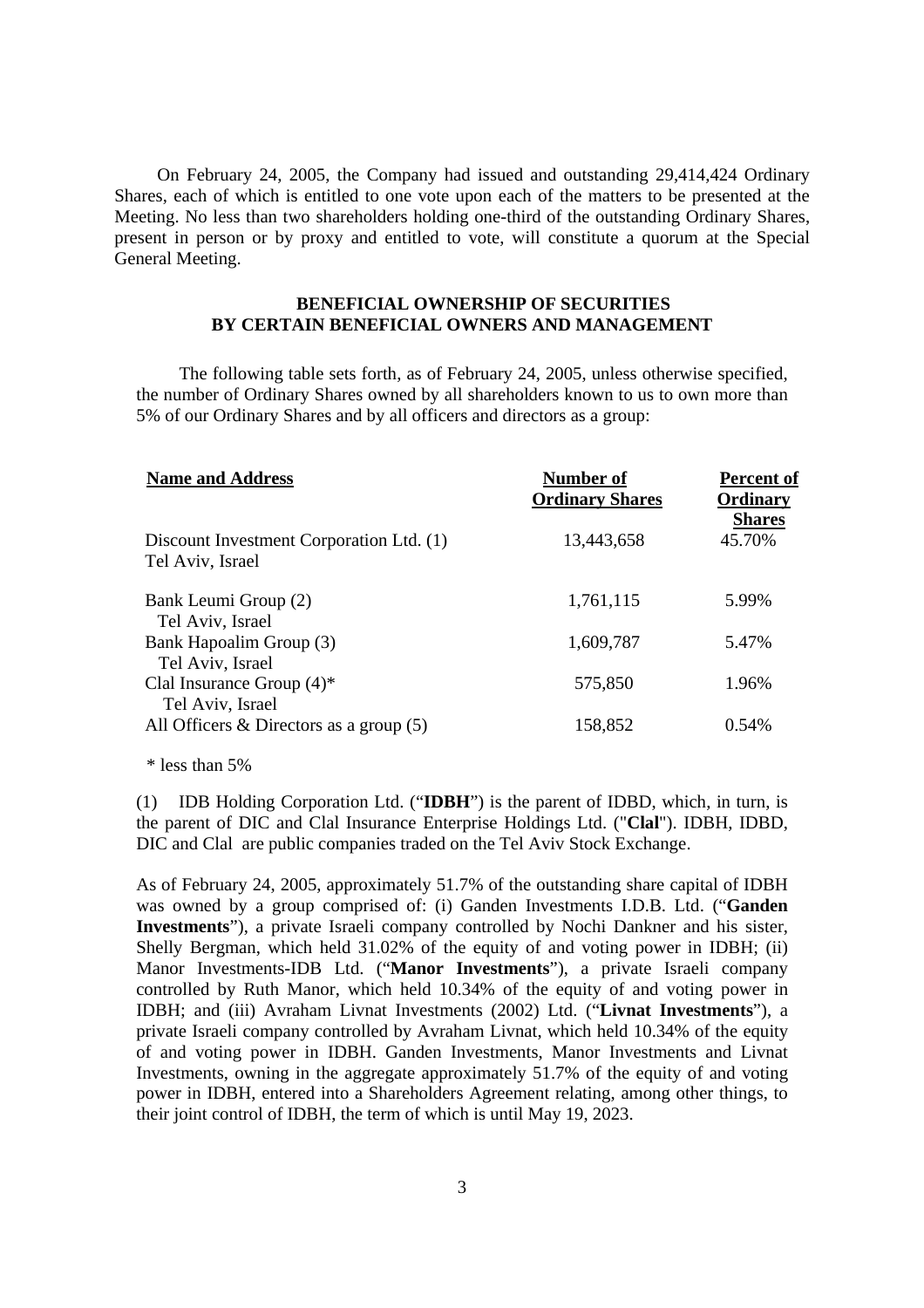In addition, as of February 24, 2005, (i) another private Israeli company controlled by Nochi Dankner and his sister, Shelly Bergman, which is the parent company of Ganden Investments, held approximately 6.44% of the equity and voting power of IDBH, (ii) Shelly Bergman held approximately 7.23% of the equity of and voting power in IDBH, (iii) another private Israeli company controlled by Ruth Manor, which is the parent company of Manor Investments, held approximately 0.03% of the equity and voting power in IDBH and (iv) another private Israeli company controlled by Avraham Livnat, which is the parent company of Livnat Investments, held approximately 0.04% of the equity and voting power in IDBH.

Nochi Dankner is Chairman of IDBH, IDBD and DIC and a director of Clal. Shelly Bergman and Zvi Livnat (a son of Avraham Livnat) are directors of IDBH, IDBD and DIC. Isaac Manor (the husband of Ruth Manor) is a director of IDBH, IDBD, DIC and Clal and Dori Manor (the son of Isaac and Ruth Manor) is a director of IDBH, IDBD, DIC and the Company.

 (2) The Bank Leumi Group is comprised of the holdings of mutual and provident funds that are controlled by Bank Leumi. As of February 24, 2005, the State of Israel held approximately 34.78% of the outstanding shares of Bank Leumi. The balance of the shares of Bank Leumi were held as follows: (i) Shlomo Eliahu Holdings Ltd. and affiliated companies held approximately 9.98% of Bank Leumi's shares; (ii) mutual funds of the Bank Hapoalim group held approximately 5.27% of Bank Leumi's shares; and (iii) the public held the remainder of Bank Leumi's shares.

 (3) The Bank Hapoalim Group is comprised of the holdings of mutual and provident funds that are controlled by Bank Hapoalim B.M. As of February 24, 2005, the shares of Bank Hapoalim were held as follows: (1) Arison Holdings (1998) Ltd. held approximately 16.49% of Bank Hapoalim's shares; (2) Israel Salt Industries (1998) Ltd. held approximately 7.03% of Bank Hapoalim's shares; (3) the public held approximately 68.60% of Bank Hapoalim's shares; and (4) other shareholders each held less than 5% of Bank Hapoalim's shares.

 (4) The Clal Insurance Group is comprised of Clal and its subsidiary companies, which are deemed to be major shareholders. Clal is majority owned by IDBD, the parent company of DIC, which in turn is a controlling shareholder of the Company. As of February 24, 2005, the other major shareholders of Clal were Bank Hapoalim, which held approximately 19.25% of Clal's shares (including holdings of mutual and provident funds that are controlled by Bank Hapoalim B.M.), and mutual and provident funds that are controlled by Bank Leumi, which held approximately 7.13%. None of the remaining shareholders of Clal held more than 5% of its shares.

 (5) This amount includes 157,612 shares underlying options that are currently exercisable or that will become exercisable within 60 days of February 24, 2005. This amount does not include any shares that may be deemed to be beneficially owned by directors who are affiliated with DIC.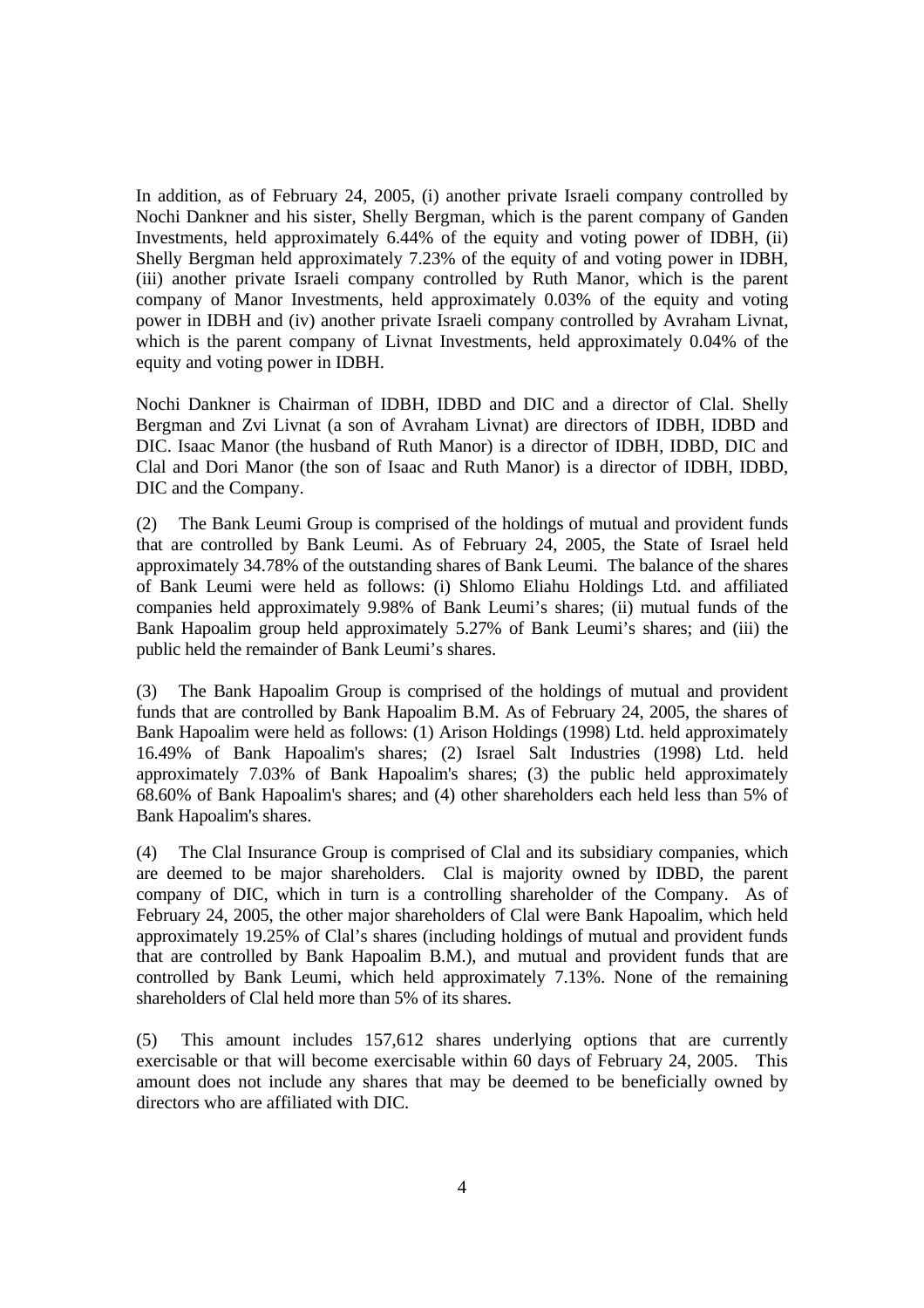#### **ITEM 1 -APPROVAL OF THE PURCHASE OF A DIRECTORS' AND OFFICERS' LIABILITY INSURANCE POLICY FROM CLAL INSURANCE COMPANY LTD.**

 The Audit Committee and the Board of Directors of the Company approved the purchase by the Company of a directors and officers liability insurance policy for the liabilities of its directors and officers effective from January 1, 2005 on the terms detailed herein (the "**Policy**") from Clal Insurance Company Ltd. ("**Clal Insurance**"). Under the Companies Law, 1999, the purchase of a directors' and officers' liability insurance policy requires the approval of the Audit Committee, the Board of Directors and the shareholders in general meeting. Such approvals are also required in this instance since the purchase of the Policy from Clal Insurance is deemed to be a transaction with another entity in which a "Controlling Person" of the Company, namely IDBD, has a personal interest. As of February 24, 2005, Clal Insurance was approximately 51.3% owned by IDBD. As of February 24, 2005, IDBD owned approximately 67.3% of DIC, which in turn owns approximately 46% of the Company.

The principal terms of the Policy are as follows:

- (1) The Policy is for a period beginning on January 1, 2005 and ending on June 30, 2006 (the "**Policy Period**").
- (2) The coverage under the Policy is limited to \$30 million per claim and in the aggregate during the Policy Period.
- (3) The annual premium to be paid with respect to the Policy will be approximately \$475,000 per annum.

The purchase of the Policy from Clal Insurance followed an orderly process in which the Company's management considered and evaluated competing proposals. The price of the Policy was the lowest of the competing proposals and accordingly, the Policy was selected by the Company's management.

The Audit Committee and the Board of Directors also approved: (i) any renewal and/or extension of the Policy for all directors and officers of the Company; and (ii) the purchase of any other directors' and officers' liability insurance policy for the directors and officers of the Company upon the expiration of the Policy; provided that any such renewal, extension or purchase referred to in clauses (i) and (ii) above is:

- (a) For the benefit of the Company's previous and/or current and/or future directors and officers and on terms substantially similar to those of the Policy;
- (b) For a premium which will not increase by more than 25% in any year, as compared to the previous year; and
- (c) For coverage which will not exceed \$30 million.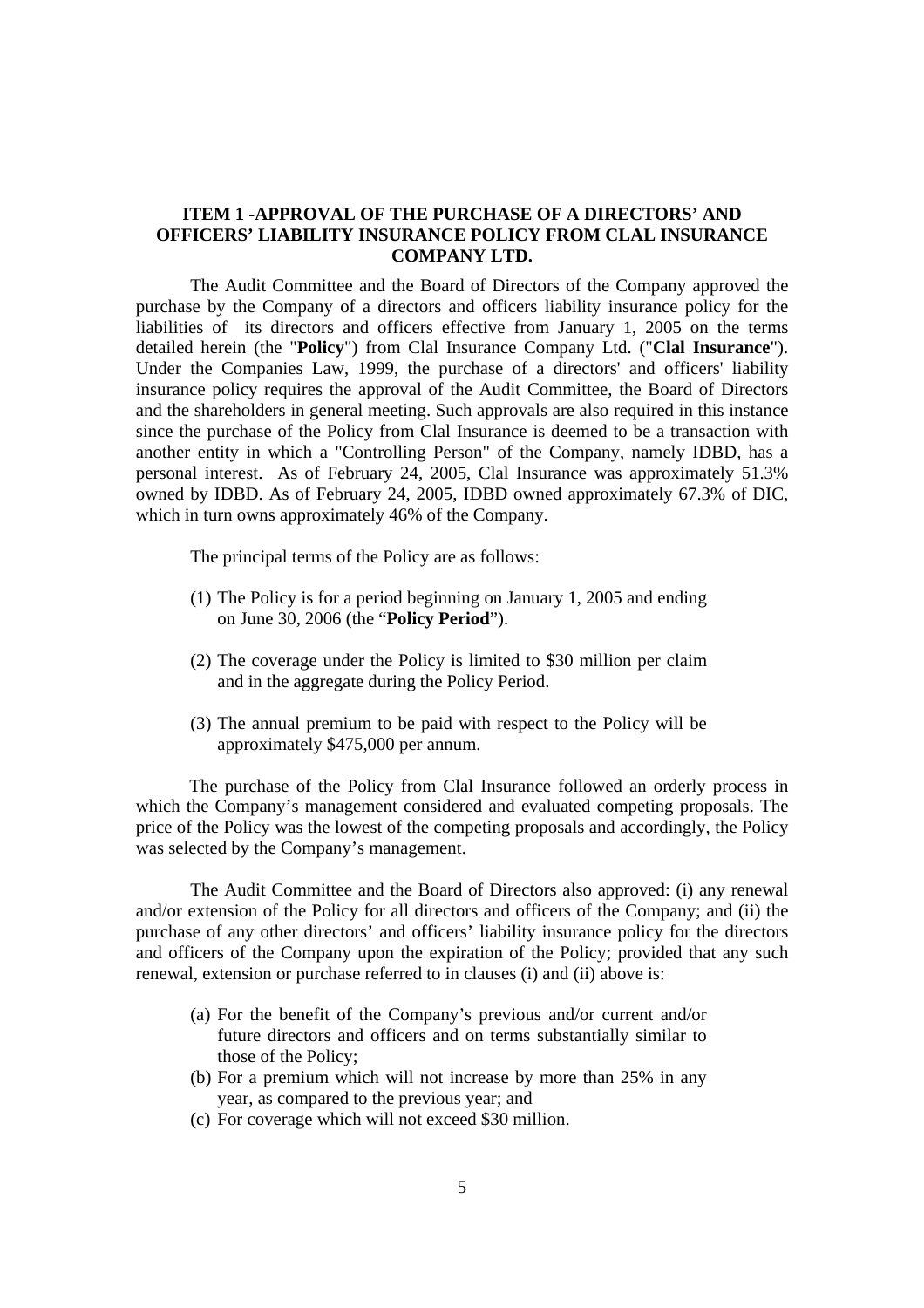It is proposed, in accordance with the Companies Law, that at the Meeting the following resolutions be adopted:

"**RESOLVED**, to approve and ratify the purchase from Clal Insurance Company Ltd. of the Policy for the directors and officers of the Company covering insurance of directors' and officers' liability and the terms of the Policy; and further

**"RESOLVED**, to approve (i) any renewal and/or extension of the Policy for the directors and officers of the Company; and (ii) the purchase of any other directors' and officers' liability insurance policy for the directors and officers of the Company upon the expiration of the Policy; *provided* that any such renewal, extension or purchase referred to in clauses (i) and (ii) above is (a) for the benefit of the Company's previous and/or current and/or future directors and officers and on terms substantially similar to those of the Policy; (b) for a premium which will not increase by more than 25% in any year, as compared to the previous year; and (c) for coverage which will not exceed \$30 million.

 For the avoidance of doubt, it is hereby clarified that no further approval of the Audit Committee and the Board of Directors or the shareholders of the Company will be required in connection with any renewal and/or extension of the Policy and/or the purchase of any other liability insurance policy, in accordance with these resolutions."

 The above resolutions shall not apply to any director or officer of the Company who may be considered a "Controlling Person" under the Companies Law unless the shareholders of the Company approve the resolutions described in Item 2 below.

 The approval by the shareholders of such a transaction requires approval by the affirmative vote of the holders of a majority of the Ordinary Shares present, in person or by proxy, and voting on the matter for the approval thereof provided that either (a) the majority of the Ordinary Shares voted at the meeting in favor of the approval includes at least one-third of the Ordinary Shares voted by shareholders who do not have a personal interest in the matter; or (b) the total number of votes against the approval voted by shareholders who do not have a personal interest does not exceed one percent (1%) of the total voting rights in the Company.

**The Audit Committee and the Board of Directors recommend a vote FOR approval of this proposed Resolution.**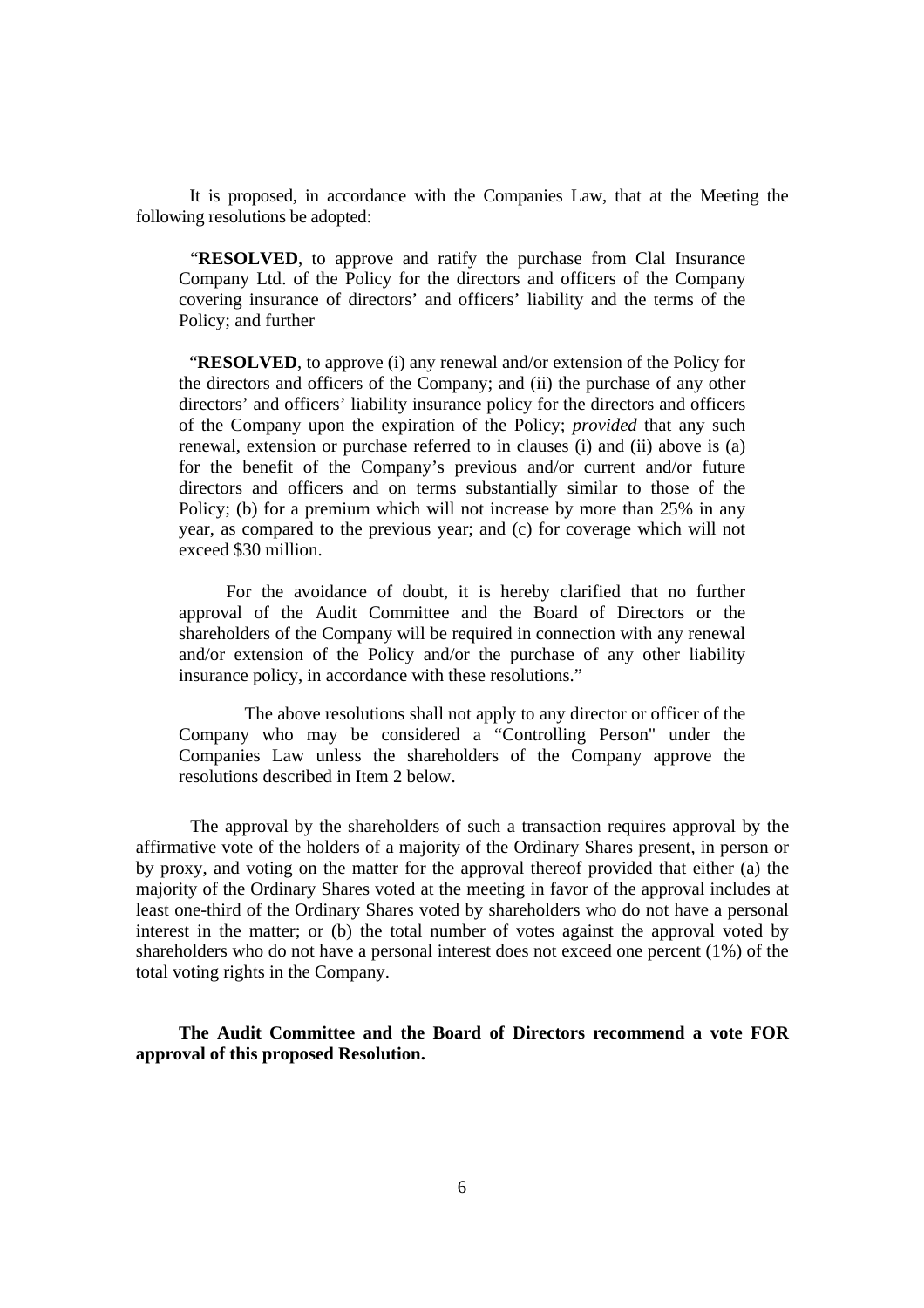## **ITEM 2 - APPROVAL OF THE APPLICATION OF THE DIRECTORS' AND OFFICERS' LIABILITY INSURANCE POLICY TO DORI MANOR AND ANY FUTURE DIRECTOR OR OFFICER OF THE COMPANY WHO IS OR MAY BE CONSIDERED A "CONTROLLING PERSON" UNDER THE COMPANIES LAW**.

It is proposed that the Company approve and ratify that the purchase of the Policy as described in Item 1 above shall apply to Dori Manor, a director of the Company, and any future director or officer of the Company who is or may be considered a "Controlling Person" under the Companies Law.

Dori Manor is the son of Isaac and Ruth Manor. Manor Investments, a company controlled by Ruth Manor, holds 10.34% of the equity of and voting power in IDBH. Ganden Investments, Manor Investments and Livnat Investments jointly control IDBH, which may be deemed to indirectly control the Company. Ruth and Isaac Manor and their four children, Dori Manor (together with his wife, Liat Manor), Sharon Manor, Tami Morel and Michal Topaz hold all the shares of Manor Investments through two private Israeli companies: (i) Manor Holdings BI Ltd. (a private Israeli company wholly owned by Ruth and Isaac Manor), which holds 60% of the shares and (ii) Euro Man Automotive Ltd. ("Euro Man") which holds 40% of the shares. Euro Man, in turn, is held by Ruth and Isaac Manor who each own 10% of the shares and their aforementioned children, including Dori Manor (together with his wife, Liat Manor), each holding 20% of the shares.

 By virtue of the foregoing, Dori Manor is deemed to be a "Controlling Person" of the Company as defined under the Companies Law.

It is proposed that at the Meeting, the following Resolutions be adopted:

"**RESOLVED**, to approve and ratify that the purchase of the Policy as described in Item 1 above shall also be for the benefit of Dori Manor and any future director or officer of the Company who at the relevant time is or may be considered a "Controlling Person" under the Companies Law, covering insurance of directors' and officers' liability and the terms of this Policy; and further

"**RESOLVED**, to approve that (i) any renewal and/or extension of the Policy as described in Item 1 above shall also be for the benefit of Dori Manor and any future director or officer of the Company who at the relevant time is or may be considered a "Controlling Person" under the Companies Law; and (ii) the purchase of any other directors' and officers' liability insurance policy upon the expiration of the Policy, as described in Item 1 above, shall also be for the benefit of Dori Manor and any future director or officer of the Company who at the relevant time is or may be considered a "Controlling Person" under the Companies Law.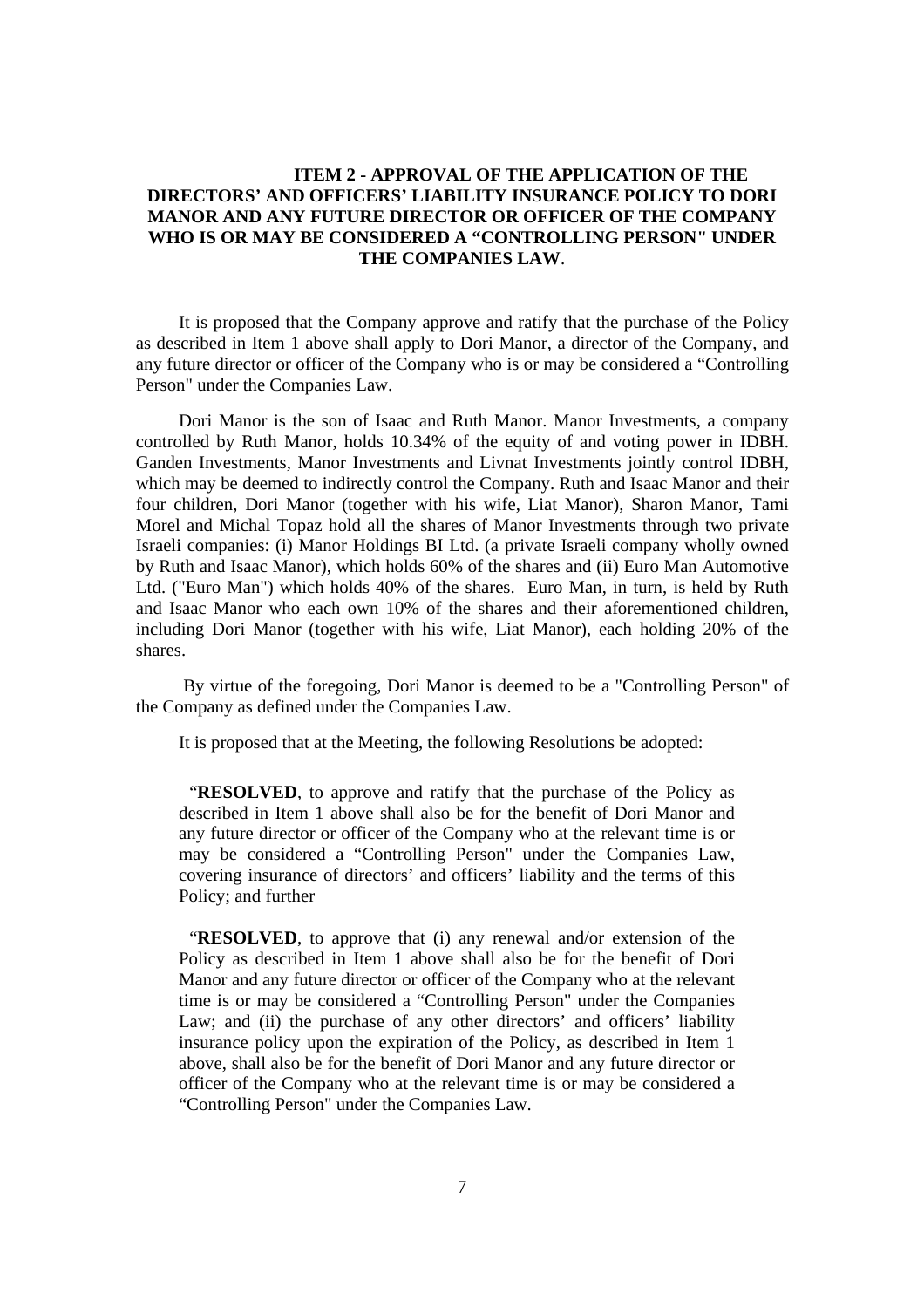For the avoidance of doubt, it is hereby clarified that no further approval of the Audit Committee and the Board of Directors or the shareholders of the Company will be required in connection with any renewal and/or extension of the Policy and/or the purchase of any other liability insurance policy, in accordance with these resolutions."

Since Dori Manor, a director of the Company, is considered a "Controlling Person" under the Companies Law and directors and officers who may be appointed in the future and to whom the Policy shall apply, may be considered "Controlling Persons" under the Companies Law, the approval of the foregoing resolutions requires the affirmative vote of shareholders represented at the Meeting in person or by proxy and holding Ordinary Shares conferring in the aggregate at least a majority of the votes actually cast, provided that either (a) the majority of the Ordinary Shares voted at the meeting in favor of the approval includes at least one-third of the Ordinary Shares voted by shareholders who do not have a personal interest in the matter; or (b) the total number of votes against the approval voted by shareholders who do not have a personal interest does not exceed one percent (1%) of the total voting rights in the Company.

#### **The Audit Committee and Board of Directors recommends a vote FOR approval of these proposed resolutions.**

**\* \* \* \* \***

Your vote is important. Shareholders are urged to complete and return their proxies promptly in order to, among other things, ensure action by a quorum and to avoid the expense of additional solicitation. If the accompanying proxy is properly executed and returned in time for voting, the shares represented thereby will be voted as indicated thereon.

By Order of the Board of Directors,

*Chairman of the Board of Directors* 

AMI EREL DORON BIRGER

*President & Chief Executive Officer* 

March 16, 2005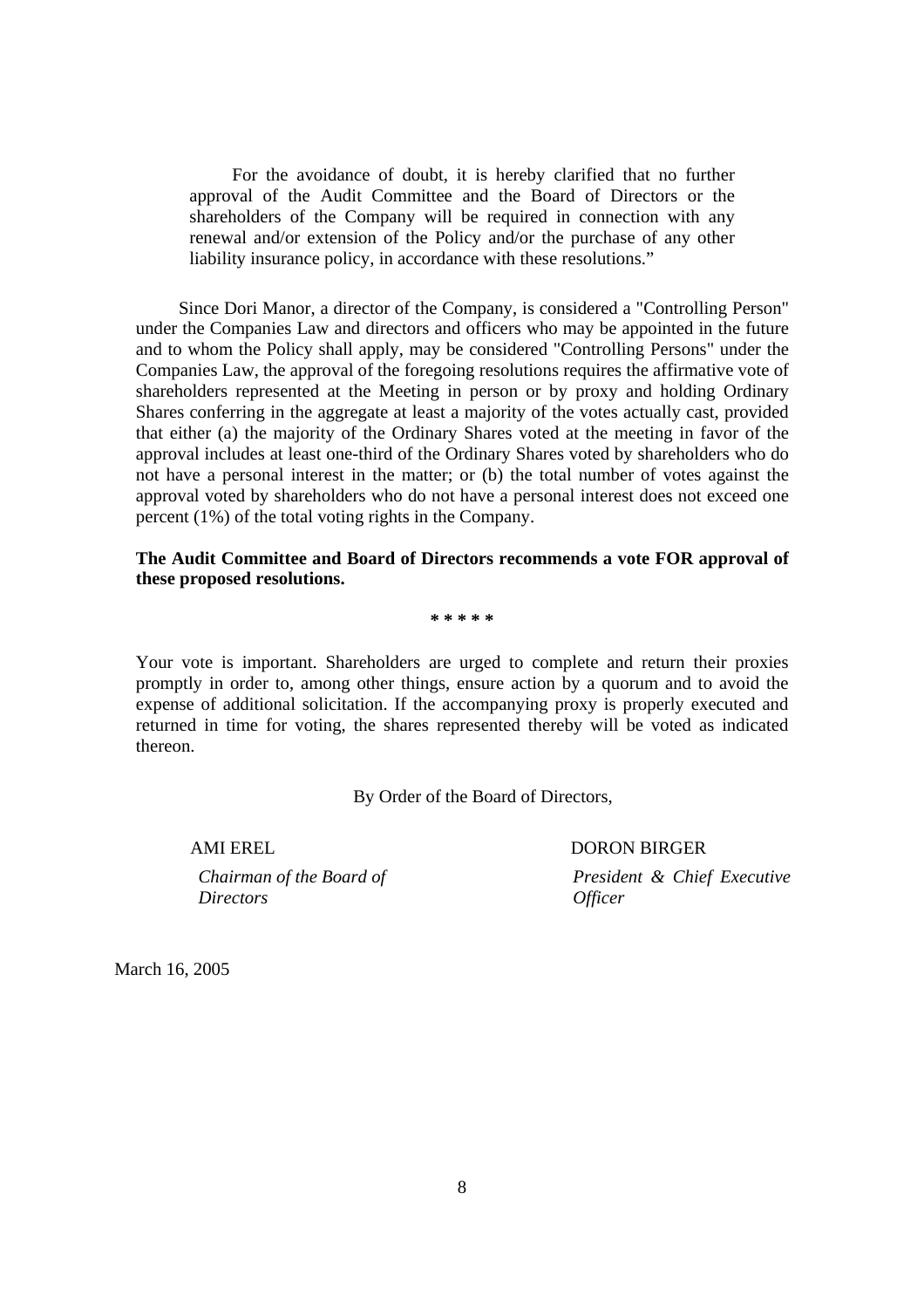# **ELRON ELECTRONIC INDUSTRIES LTD. THIS PROXY SOLICITED BY THE BOARD OF DIRECTORS FOR THE SPECIAL GENERAL MEETING OF SHAREHOLDERS TO BE HELD ON APRIL 21, 2005**

The undersigned hereby constitutes and appoints DORON BIRGER and PAUL WEINBERG and each of them, the true and lawful attorneys, agents and proxies of the undersigned, with full power of substitution, to vote with respect to all of the Ordinary Shares of ELRON ELECTRONIC INDUSTRIES LTD. (the "Company"), standing in the name of the undersigned at the close of business on March 14, 2005 at the Special General Meeting of Shareholders of the Company to be held at the offices of the Company at 3 Azrieli Center, The Triangle Building,  $42<sup>nd</sup>$  Floor, Tel-Aviv, Israel, on April 21, 2005, at 3:00pm (Israel time), and at any and all adjournments thereof, with all power that the undersigned would possess if personally present and especially (but without limiting the general authorization and power hereby given) to vote as follows:

1. To approve and ratify the purchase of a directors' and officers' liability insurance policy from Clal Insurance Company Ltd., and the terms of the policy as described in the accompanying Proxy Statement (the " Policy"); and further to approve (i) any renewal and/or extension of the Policy; and (ii) the purchase of any other directors' and officers' liability insurance policy upon the expiration of the Policy, subject to limitations set forth in the accompanying Proxy Statement.

!**FOR**!**AGAINST** !**ABSTAIN** 

2. To approve and ratify that the Policy, and any renewal and/or extension thereof, or any purchase of other directors' and officers' liability insurance, shall apply to Dori Manor and any future director or officer of the Company who may be considered a "Controlling Shareholder" under the Companies Law, 1999,as described in the accompanying Proxy Statement.

!**FOR**!**AGAINST** !**ABSTAIN**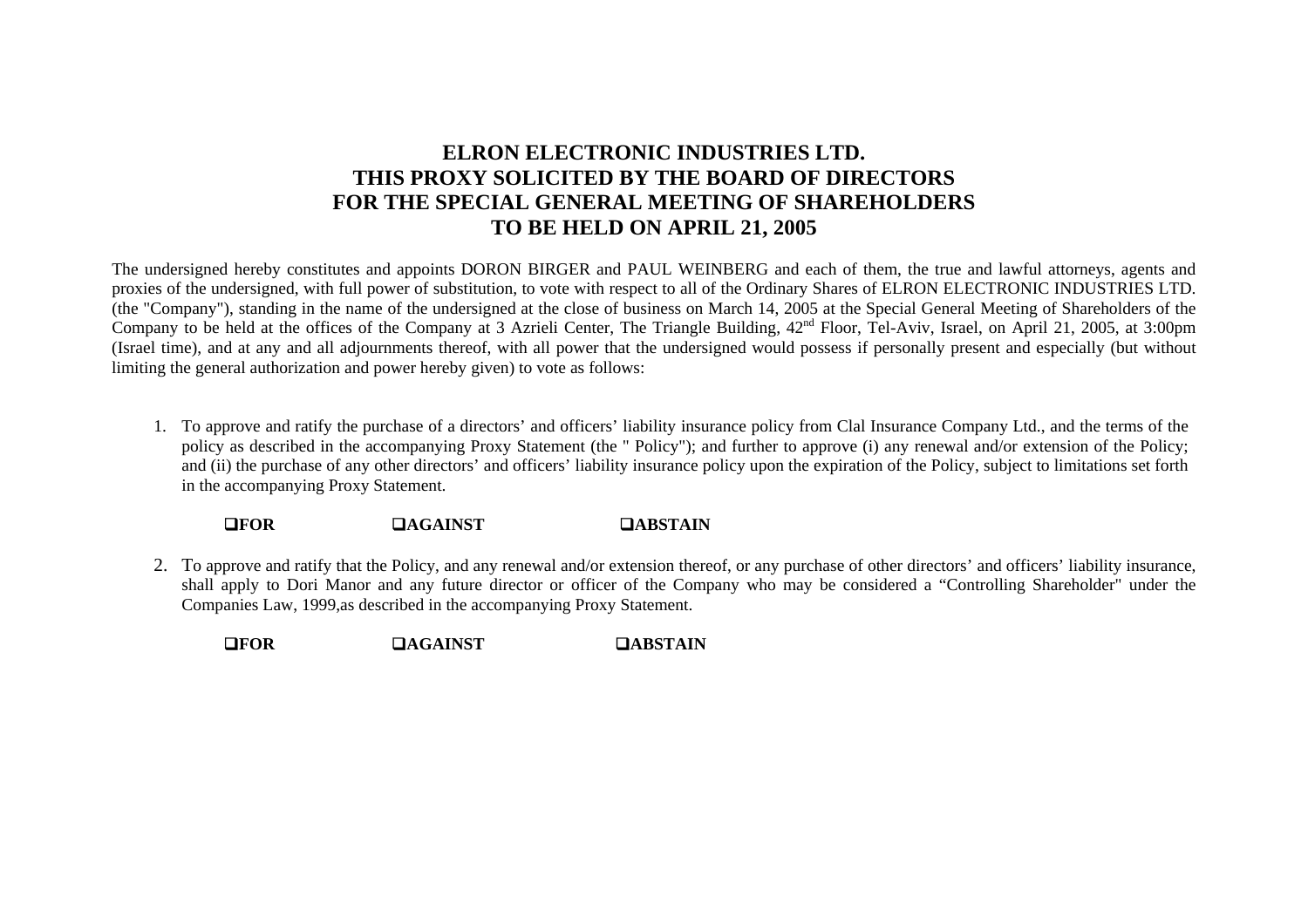Under the Companies law, 1999 you are required to indicate whether or not you have a personal interest in the resolutions described in Proposals 1&2, which shall include the personal interest of any of your relatives or any entity in which you or any of your relatives:

- •holds 5% or more of the issued and outstanding share capital or voting rights, or
- • has the power to appoint one or more directors or a general manager (which in Israel is the equivalent of a president in the United States) , or
- •is a director or a general manager.

An interest resulting merely from the holding of a company's shares shall not be deemed to be a personal interest.

#### **PLEASE STATE WHETHER OR NOT YOU HAVE A PERSONAL INTEREST IN THE RESOLUTION DESCRIBED IN PROPOSAL 1.**

!**YES** !**NO** 

#### **PLEASE STATE WHETHER OR NOT YOU HAVE A PERSONAL INTEREST IN THE RESOLUTIONS DESCRIBED IN PROPOSAL 2.**

#### $\blacksquare$  YES !**NO**

#### **IF YOU FAIL TO INDICATE WHETHER OR NOT YOU HAVE A PERSONAL INTEREST IN THE RESOLUTIONS DESCRIBED IN EACH OF THE PROPOSALS 1&2 ABOVE, YOUR SHARES WILL NOT BE VOTED AND YOUR VOTE WILL NOT BE COUNTED FOR THE RESPECTIVE RESOLUTIONS.**

**The shares represented by the Proxy will be voted in the manner directed, and if no instructions to the contrary are indicated, will be voted "FOR" in all Proposals listed above.**